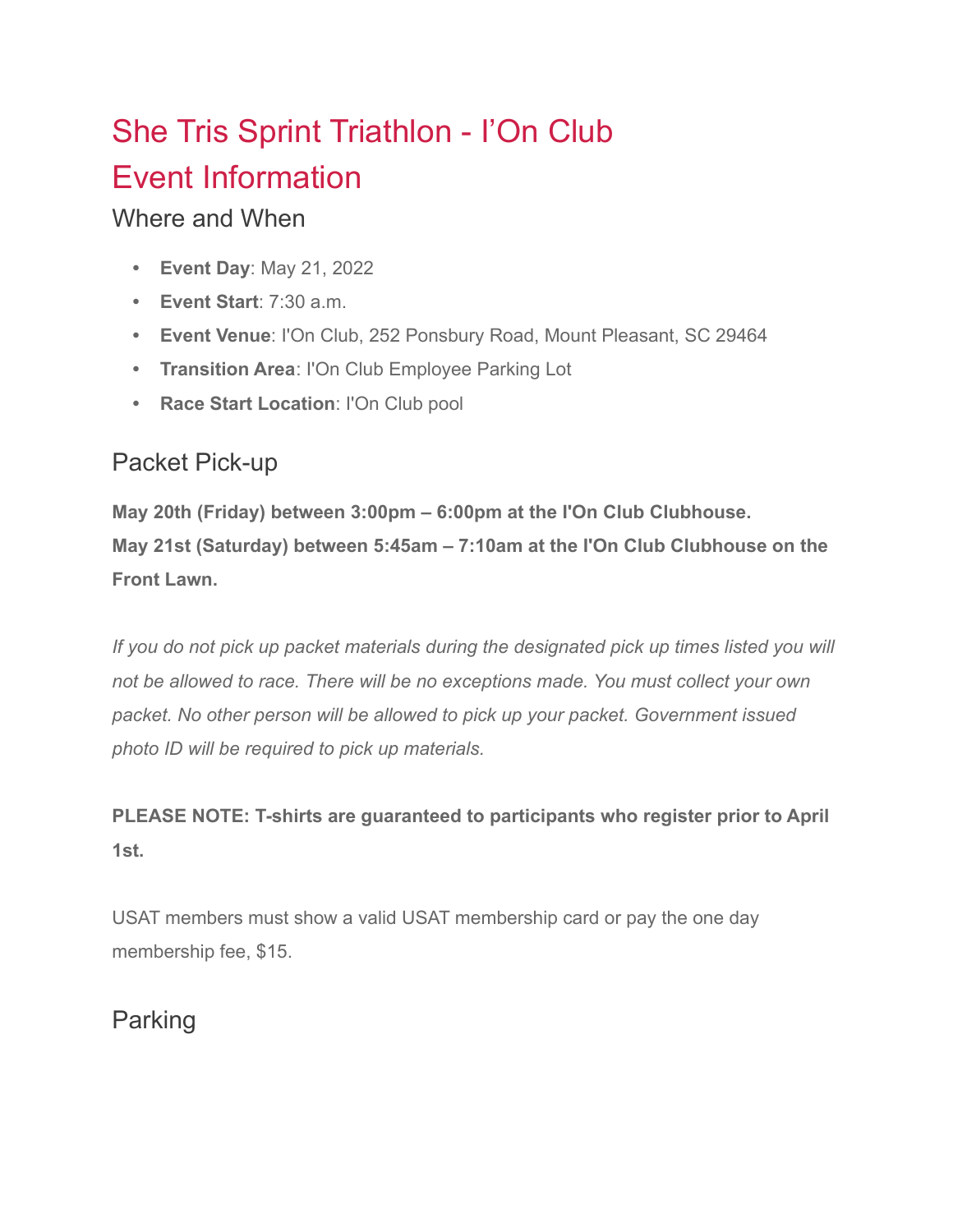All event parking will be located in the former Bi-Lo and also O'Quinn Preschool parking lots. There will be volunteers to direct you into the parking areas. Please view our parking map.

O'Quinn School 761 S. Shelmore Blvd. Mount Pleasant, SC 29464

Former Bi-Lo 774 S. Shelmore Blvd. Mount Pleasant, SC 29464

# Restrooms

There are restrooms available at the portalets near transition and by the pool.

# Body Marking and Chip Distribution

- 5:30 am 7:10 am
- **Location**: Grassy courtyard in front of the clubhouse
- Race bib is required for body marking. PLEASE WAIT TO **APPLY SUNSCREEN UNTIL AFTER BODY MARKING.**
- **Chips:** Timing chip is to be worn at all times during the race. Volunteers will remove chips in the finish chute after the race. All chips must be returned! There will be a \$30 fee for un-returned chips.
- **Bibs:** During the run, your bib number must be on the front of your body. You can use the pins you were given to pin it to the shirt you'll be wearing during the run or you may use a number belt. **REMEMBER TO WEAR YOUR BIB DURING THE RUN, OR YOU WILL BE DISQUALIFIED, AND YOU WILL BE SAD!**

# Race Number Placement

At packet pick-up you will receive two numbers, a self-adhesive number for your bike, which should be attached to the cross bar of your bike. The other number is your run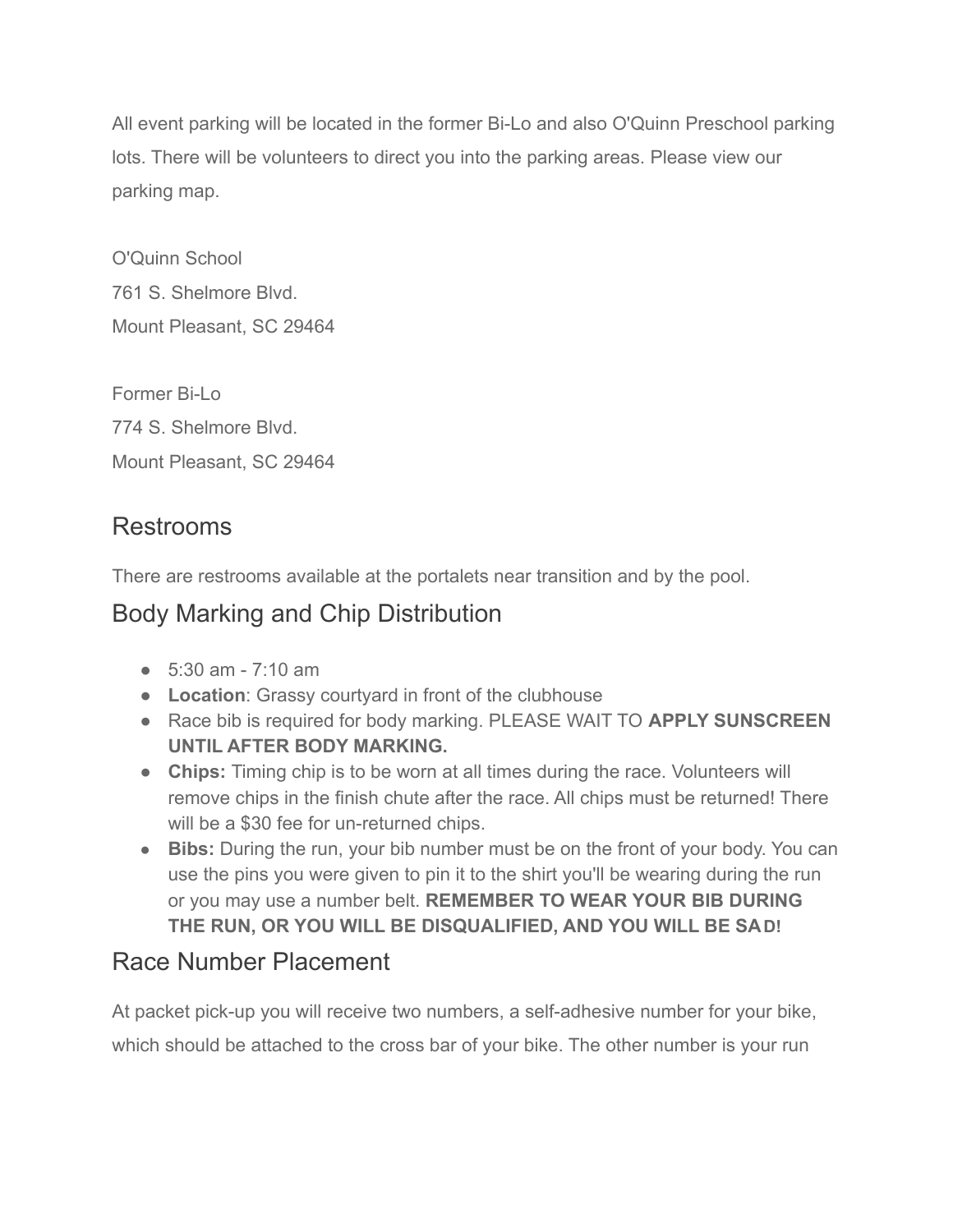bib. Use provided safety pins to attach to the front of your running shirt, or attach to your race belt.

### Bike Mechanics

Bike maintenance staff will be on hand in the transition area to assist with tire inflation and any last minute bike maintenance needs. You are encouraged to visit our partner Bicycle store prior to the event to receive a complimentary bike safety check.

# Bike Pick-up

No athletes will be allowed back into transition to check out their bike until all participants have exited for the run. All bikes must be checked out of the Transition Area by noon. All bikes removed from transition must have a bike number matching the athlete's bib number. Only the athlete will be permitted to get their bike out of transition.

# Rules and Regulations

#### **Transition Area**

- The transition area will be open on event day from  $5:45$  am  $-7:10$  am.
- Only athletes will be allowed in the Transition Area.

#### **The Swim**

- Swimmers will start in waves, and will start according to swim ability with the fastest swimmers entering the water first. Participants will self seed according to their pace. There will be volunteers on hand to organize and line up swimmers by pace.
- If you miss your wave time, see our race staff. You will be placed in the last wave.
- If you experience trouble during the swim, you may stop and rest by holding onto the wall without penalty.

#### **The Bike**

- Bike helmet must be on and buckled before you leave the transition area.
- Do not mount your bike until you have passed the mount line.
- The entire bike course is open to vehicular traffic. The roads are coned and marked, but you must always be alert to traffic.
- Stay as far to the right as safely possible and pass only on the left.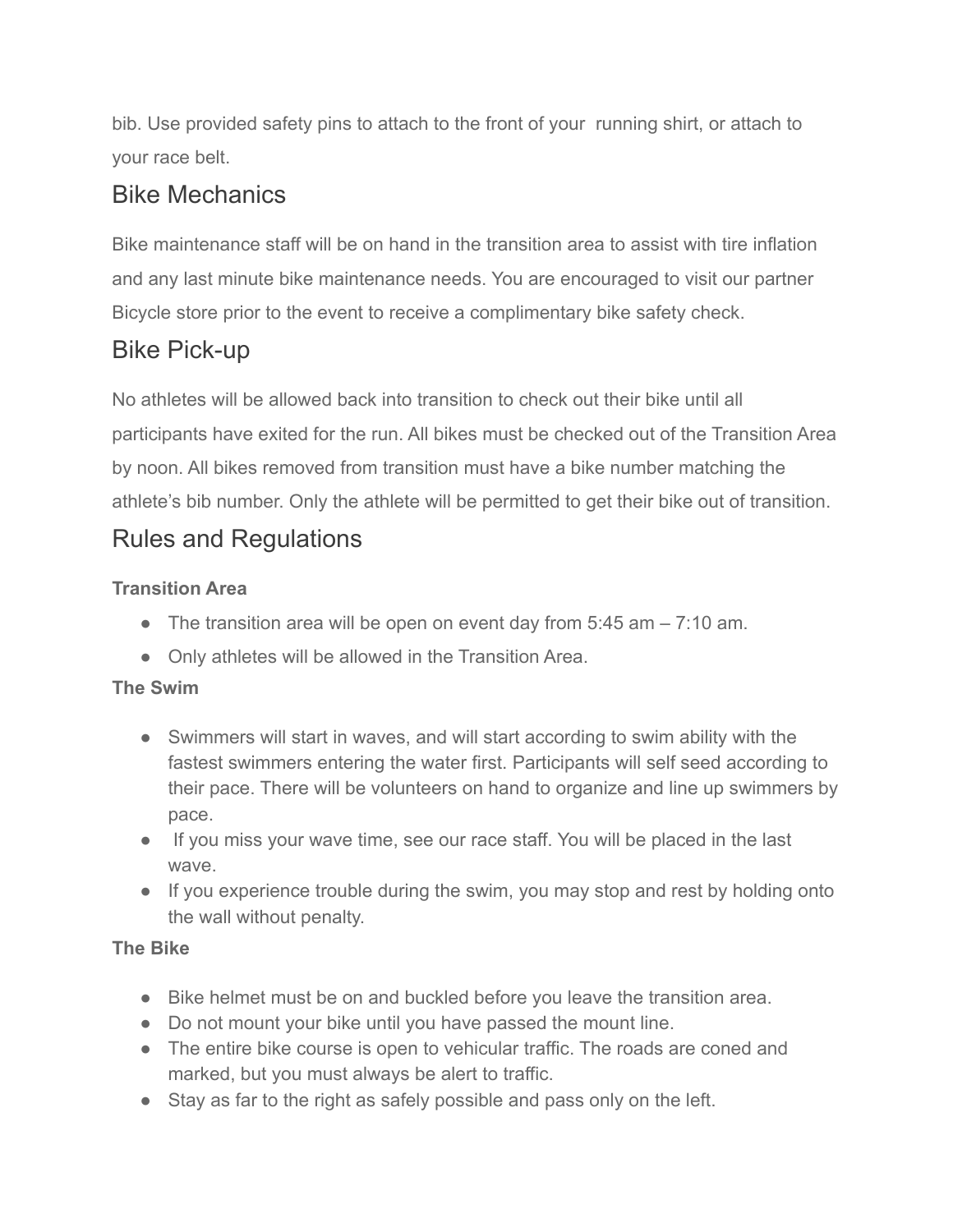- Drafting is not allowed. You must remain 3 bike lengths away from the athlete in front of you.
- You must dismount your bike before the dismount line. Volunteers will be present to remind you.
- Do not unbuckle your helmet until after you have dismounted your bike.

**The Run**

- Bib number must be visible during the run.
- The course is well marked (follow the cones and arrows) and volunteers will be there to help.
- Aid stations will be available along the course.

# Transition Area

The transition area will be open on event day from 5:45 am – 7:10 am. Any athlete that arrives after 7:10 am will not be allowed into the transition area. Body marking will take place outside transition area between 5:45 am – 7:10 am. All bikes must display the proper bike frame number. Access to the transition area to retrieve bike and gear after finishing will not be allowed until the last athlete has started the run.

# Equipment

On event morning, all transition equipment such as sunglasses, running shoes, bike helmets, water bottles, biking shoes, towels, etc. may be organized in your rack area. Do not leave any shoes or equipment overnight in the transition area.

# Pre-event Meeting

The pre-event meeting will take place virtually and/or in person on May 20, 2022. Stay tuned to communications for specific details.

# **Spectators**

The best place to spectate is outside of the transition area, where you can see your athlete transition through the sports and of course at the finish line.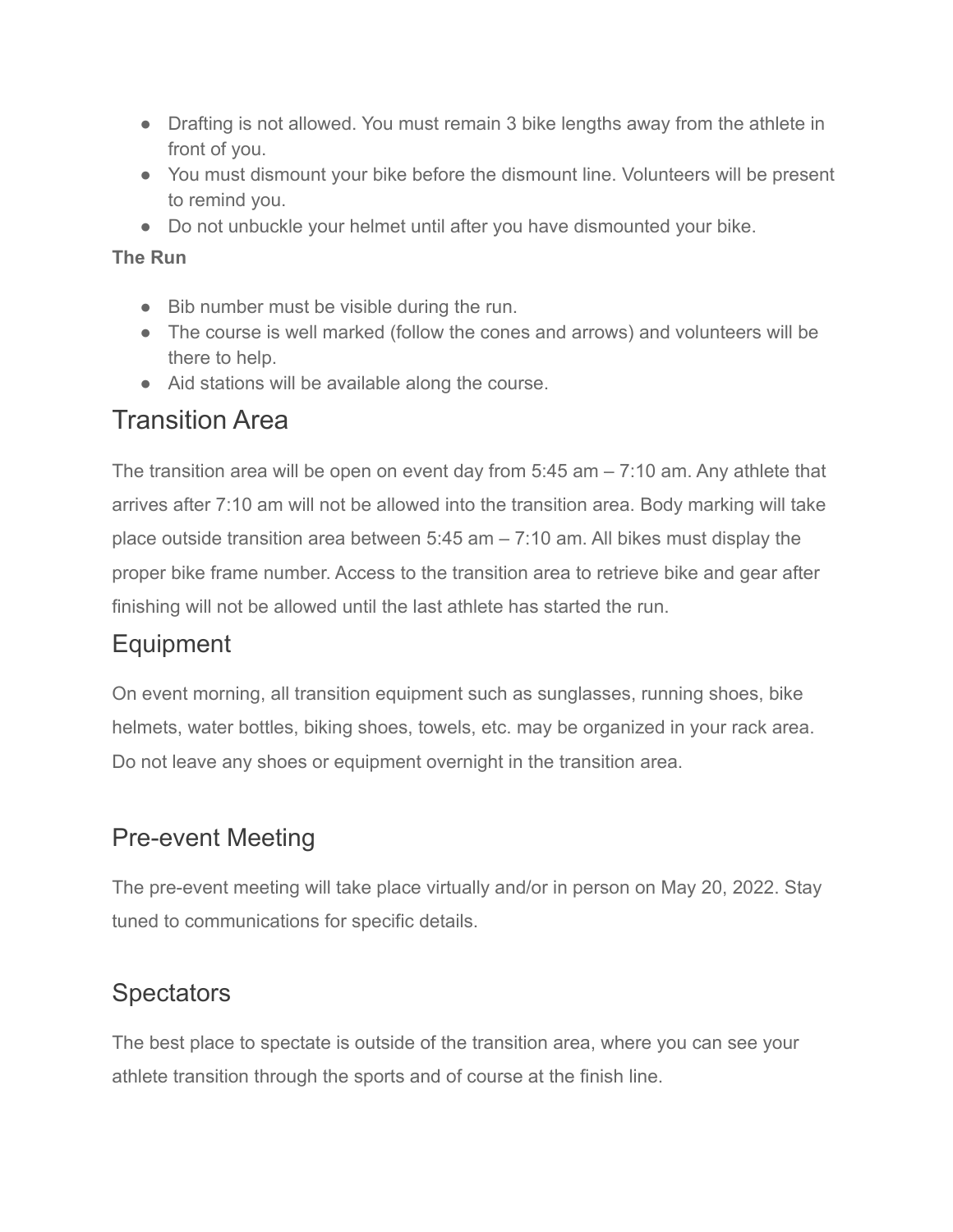# Post-Event Party and Awards

Stick around after the event and celebrate your accomplishment with fellow athletes, volunteers and your supporters! We'll provide yummy food and drinks!

# Accommodations

#### **Hilton Garden Inn**

[Reservation Link](http://www.my-event.hilton.com/chsplgi-ion-10882889-141a-49f7-a367-8831f0353fa9/) 300 Wingo Way Mount Pleasant, SC 29464 May 20-22, 2022 *\*\*Reservations must be made by April 20, 2022 to guarantee rate of \$249/night*

#### **Hyatt Place Mount Pleasant Towne Centre**

[Reservation Link](https://www.hyatt.com/shop/chszp?location=Hyatt%20Place%20Mount%20Pleasant%20Towne%20Centre&checkinDate=2022-05-20&checkoutDate=2022-05-22&rooms=1&adults=1&kids=0&corp_id=G-STT1) 1600 Palmetto Grande Drive Mount Pleasant, South Carolina, 29464 May 20-22, 2022 Participants may also call 1-888 HYATT HP (888-492-8847) and reference the group code **G-STT1** *\*\*Reservations must be made by April 22, 2022 to guarantee rate of \$279/night*

# Weather Policy

Races are rain or shine unless we determine that race conditions are dangerous. If the race is canceled there will be no refunds. This position is consistent with USAT recommendations and with the protocol of sharing the risks associated with the sport of triathlon. In the event of inclement weather, Acts of God, or unforeseen circumstances, we reserve the right to alter, cancel or eliminate any/all portions of the race. Each athlete must accept any such risk of their entry fee paid including other amenities paid